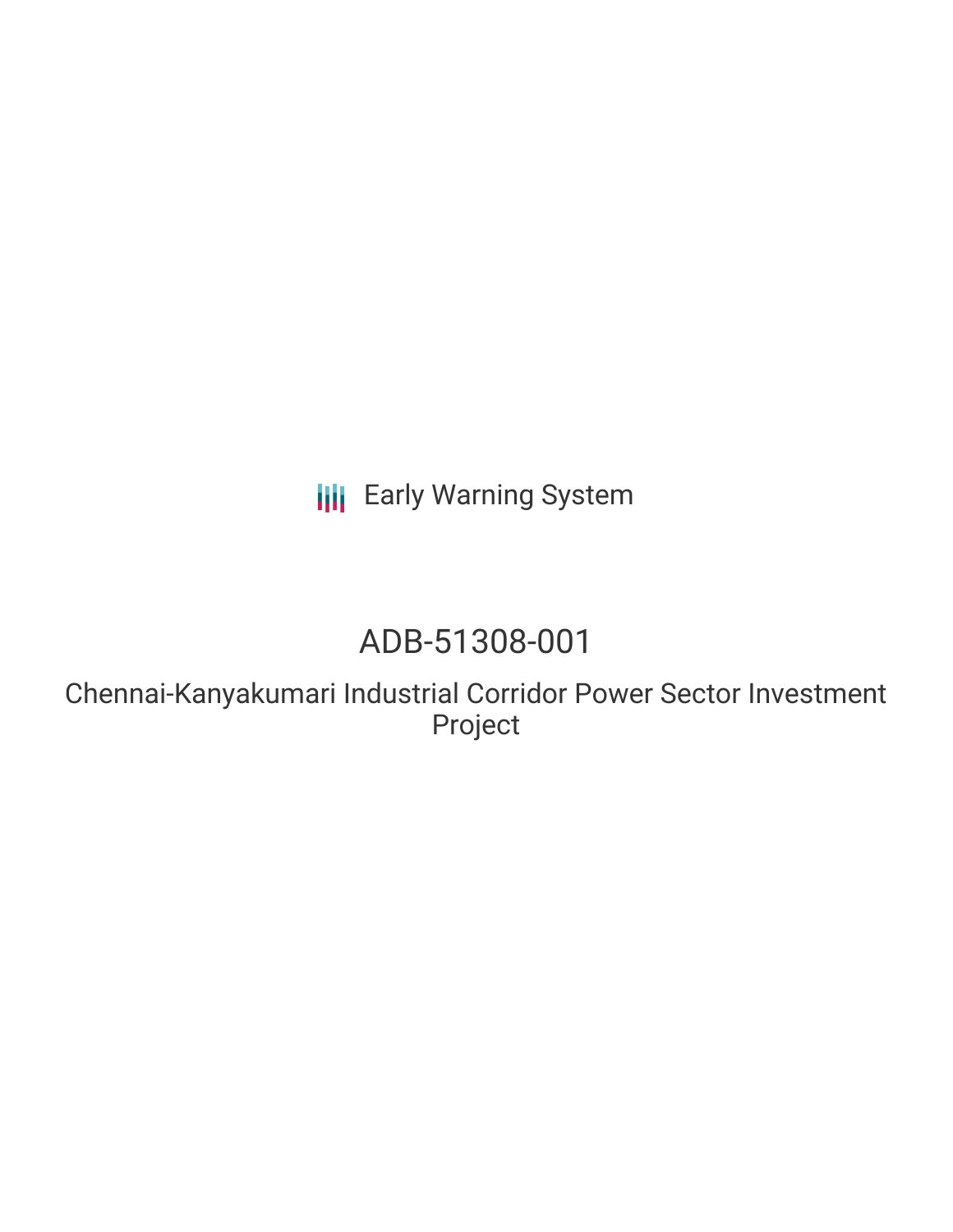

### **Quick Facts**

| <b>Countries</b>               | India                                             |
|--------------------------------|---------------------------------------------------|
| <b>Specific Location</b>       | <b>Tamil Nadu</b>                                 |
| <b>Financial Institutions</b>  | Asian Development Bank (ADB)                      |
| <b>Status</b>                  | Proposed                                          |
| <b>Bank Risk Rating</b>        | B                                                 |
| <b>Borrower</b>                | Government of India, Tamil Nadu Electricity Board |
| <b>Sectors</b>                 | Energy, Technical Cooperation                     |
| <b>Investment Type(s)</b>      | Advisory Services, Loan                           |
| <b>Investment Amount (USD)</b> | \$500,50 million                                  |
| <b>Loan Amount (USD)</b>       | $$500.00$ million                                 |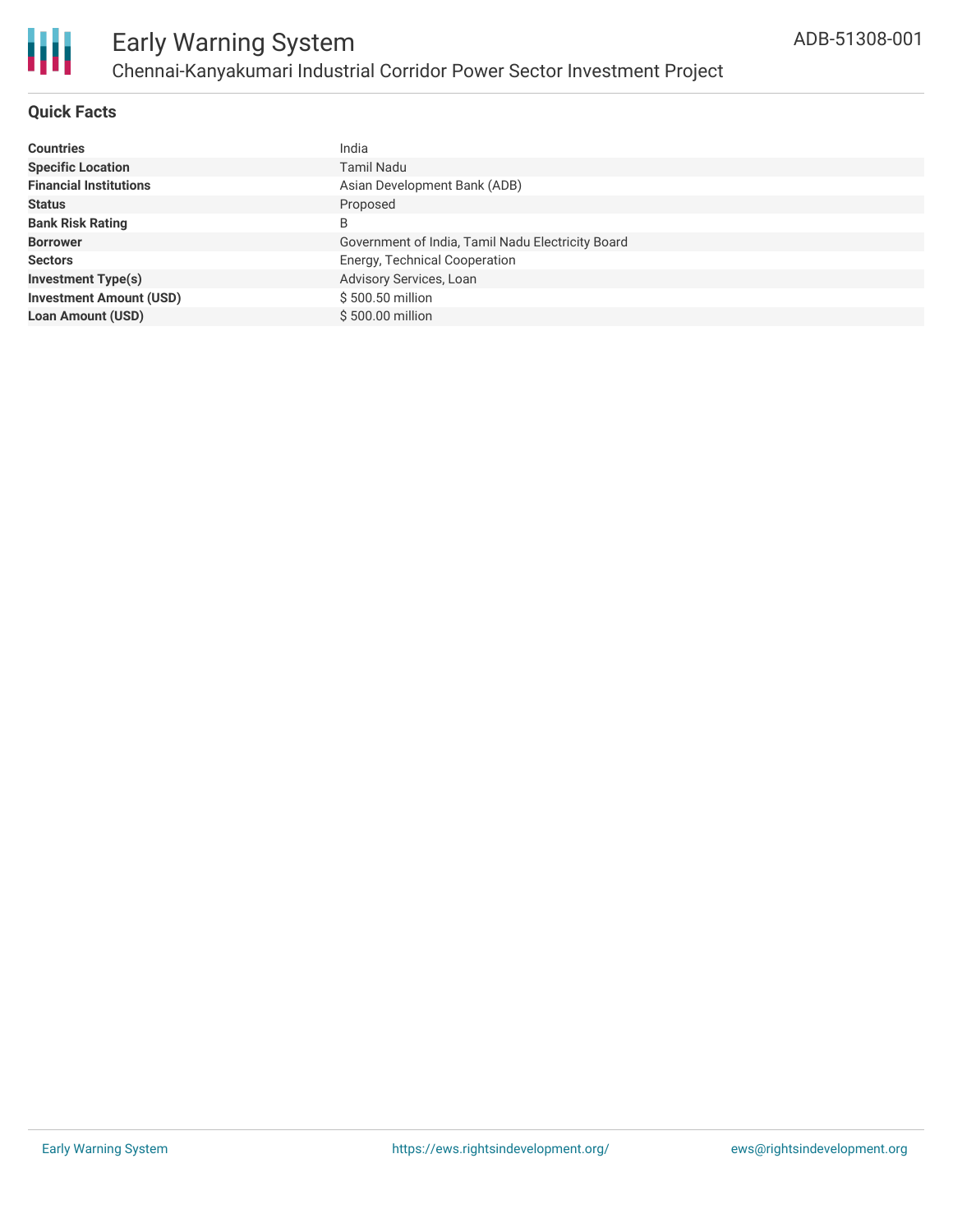

### **Project Description**

According to the bank website, "the Chennai -Kanyakumari Industrial Corridor: Power Sector Investment Project will address the core problem of meeting the expected industrial power demand to ensure reliable power supply by augmenting the power transmission capacity between the southern part of the state (Madurai -Thoothukudi), the northern region (Chennai), and the western region (Coimbatore) at 765 kilovolt (kV) level. The proposed investment is expected to provide a transmission corridor to evacuate power from the renewable and thermal power plants to be located in Madurai -Thoothukudi area and supply industrial hubs in the Chennai- Madurai area and in Coimbatore."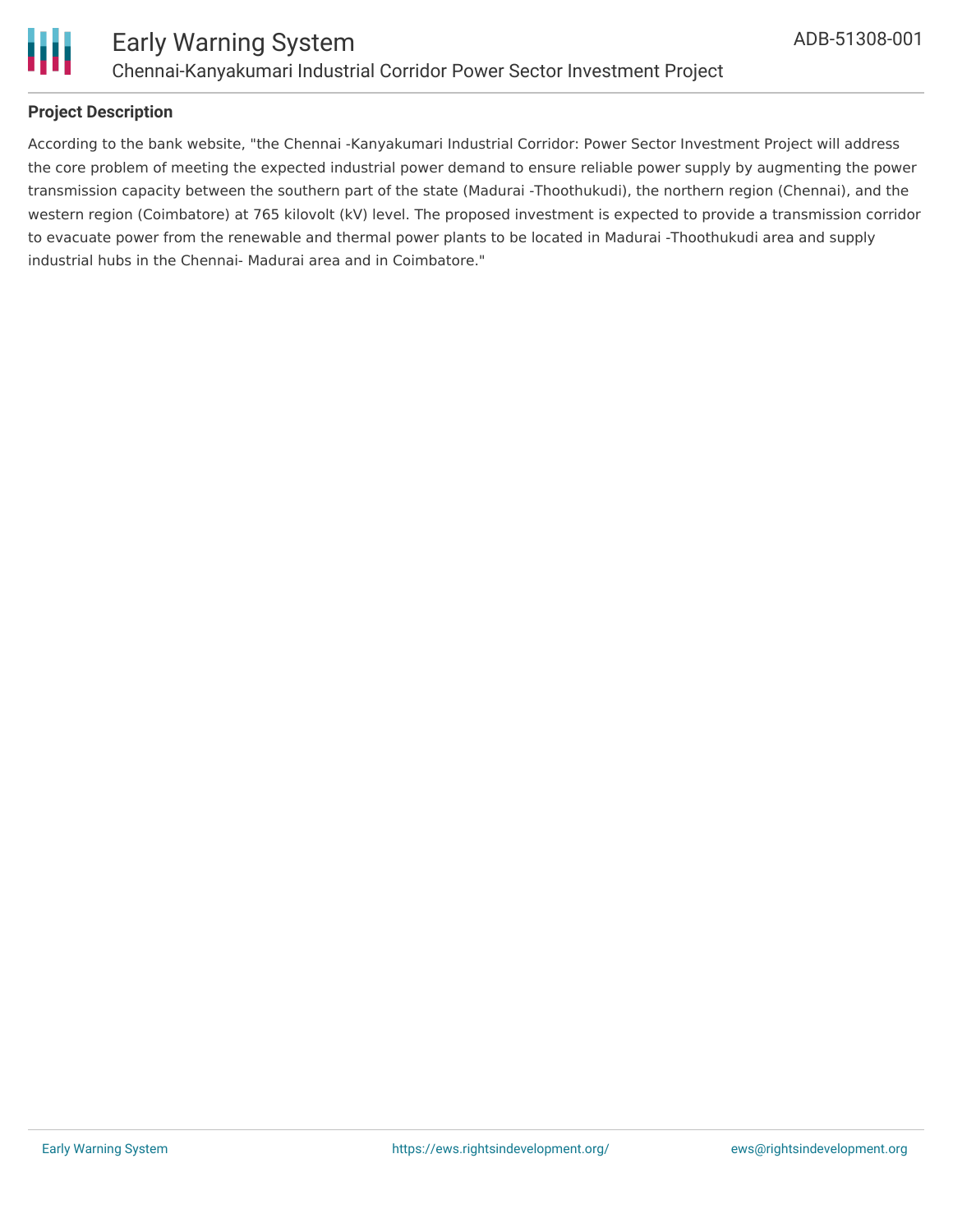

### Early Warning System Chennai-Kanyakumari Industrial Corridor Power Sector Investment Project

### **Investment Description**

Asian Development Bank (ADB)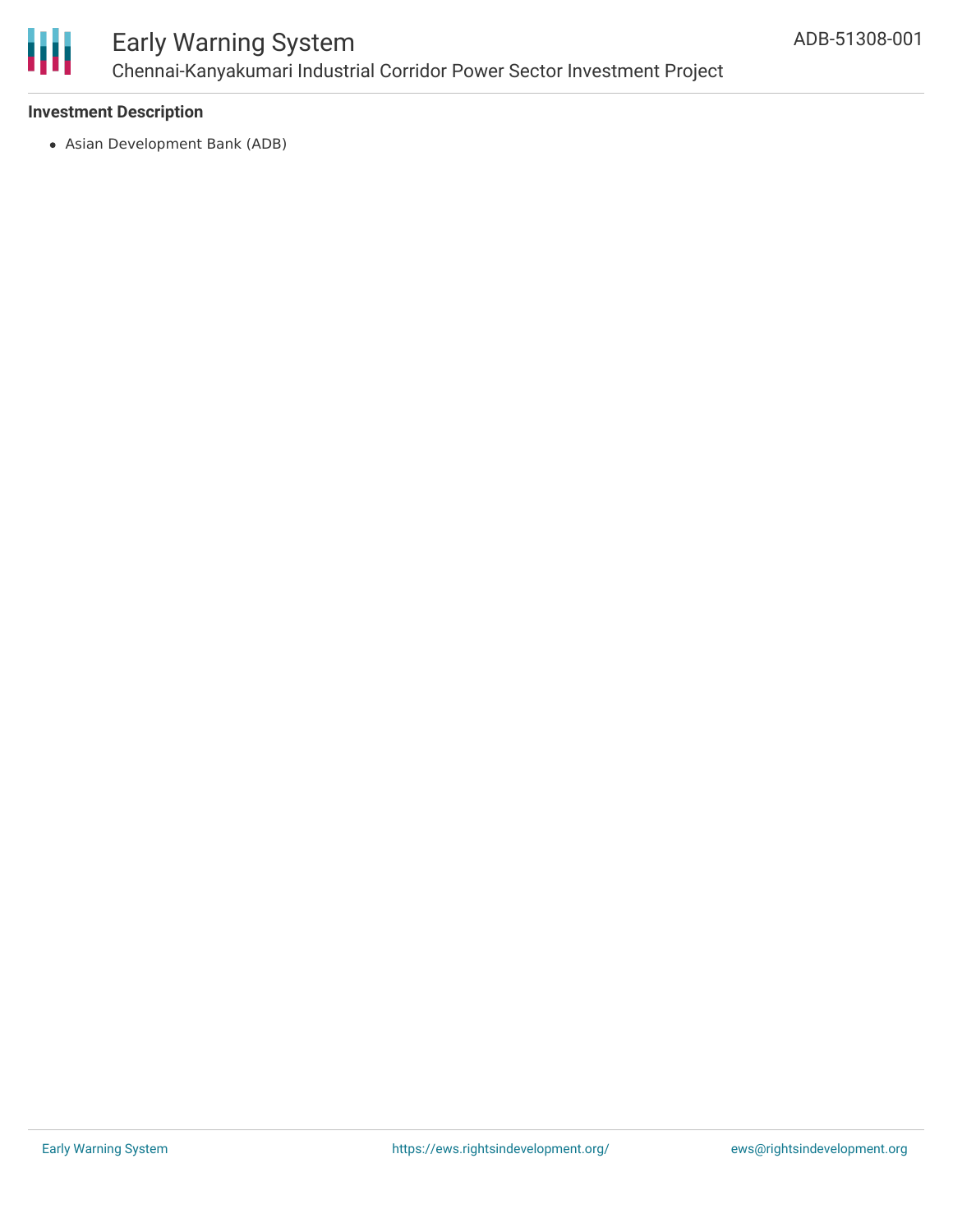

## Early Warning System

### Chennai-Kanyakumari Industrial Corridor Power Sector Investment Project

| <b>Private Actor 1</b> | <b>Private Actor</b><br>1 Role | <b>Private Actor</b><br>1 Sector | <b>Relation</b> | <b>Private Actor 2</b>              | <b>Private Actor</b><br>2 Role | <b>Private Actor</b><br>2 Sector |  |
|------------------------|--------------------------------|----------------------------------|-----------------|-------------------------------------|--------------------------------|----------------------------------|--|
|                        | $\overline{\phantom{a}}$       |                                  | $\sim$          | <b>Tamil Nadu Electricity Board</b> | Client                         | $\overline{\phantom{a}}$         |  |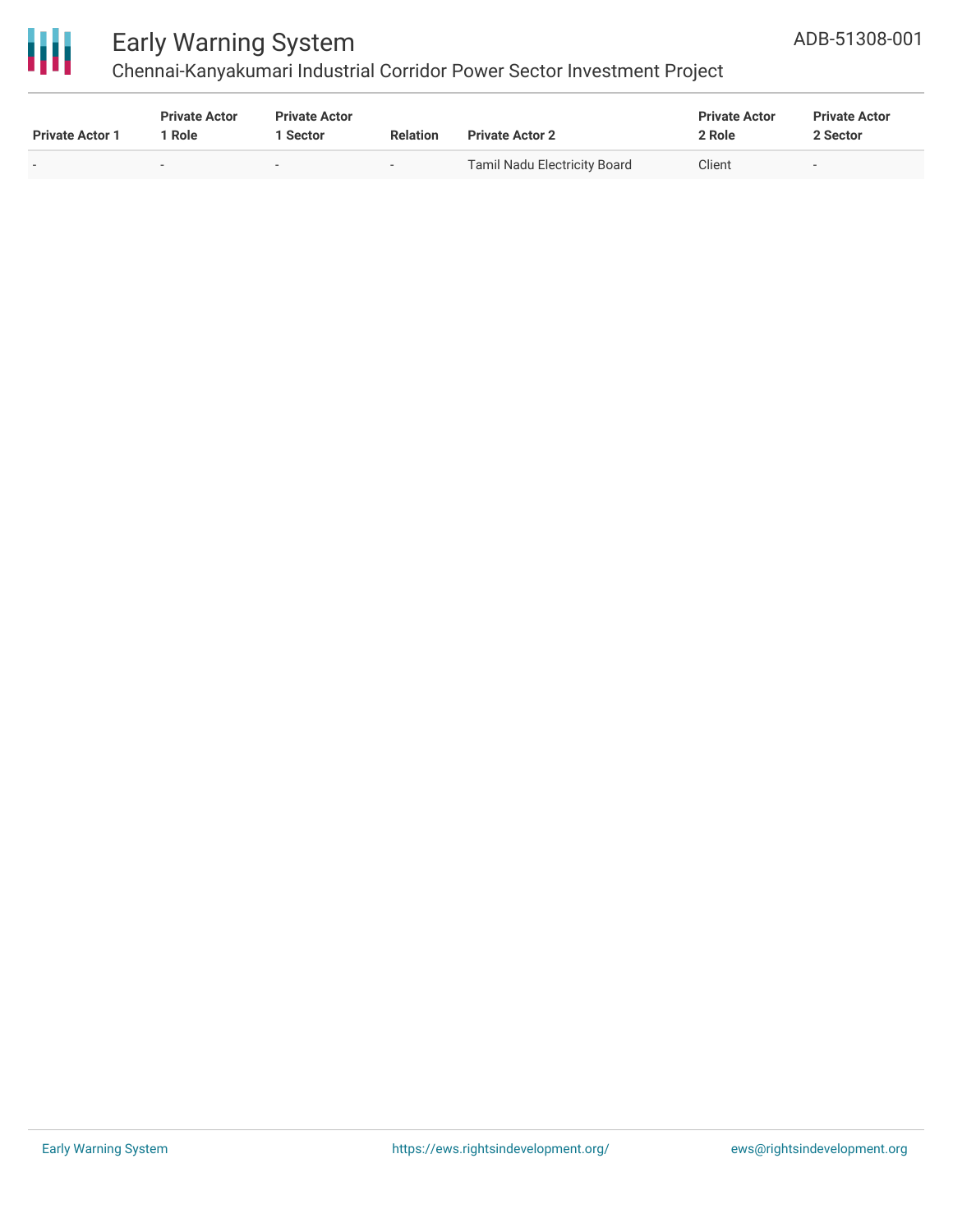

### Early Warning System Chennai-Kanyakumari Industrial Corridor Power Sector Investment Project

### **Contact Information**

**Responsible ADB Officer** Perera, Pradeep **Responsible ADB Department** South Asia Department **Responsible ADB Division** Energy Division, SARD

#### **Executing Agencies**

Department of Energy Government of Uttar Pradesh Saclivalaya, Lucknow 226 001 India Tamil Nadu Electricity Board 7th Floor, N.P.K.R.R. Maaligai Electricity Avenue, 800 ANNNA SALAI, Chennai - 600 002 INDIA

#### **ACCOUNTABILITY MECHANISM OF ADB**

The Accountability Mechanism is an independent complaint mechanism and fact-finding body for people who believe they are likely to be, or have been, adversely affected by an Asian Development Bank-financed project. If you submit a complaint to the Accountability Mechanism, they may investigate to assess whether the Asian Development Bank is following its own policies and procedures for preventing harm to people or the environment. You can learn more about the Accountability Mechanism and how to file a complaint at: http://www.adb.org/site/accountability-mechanism/main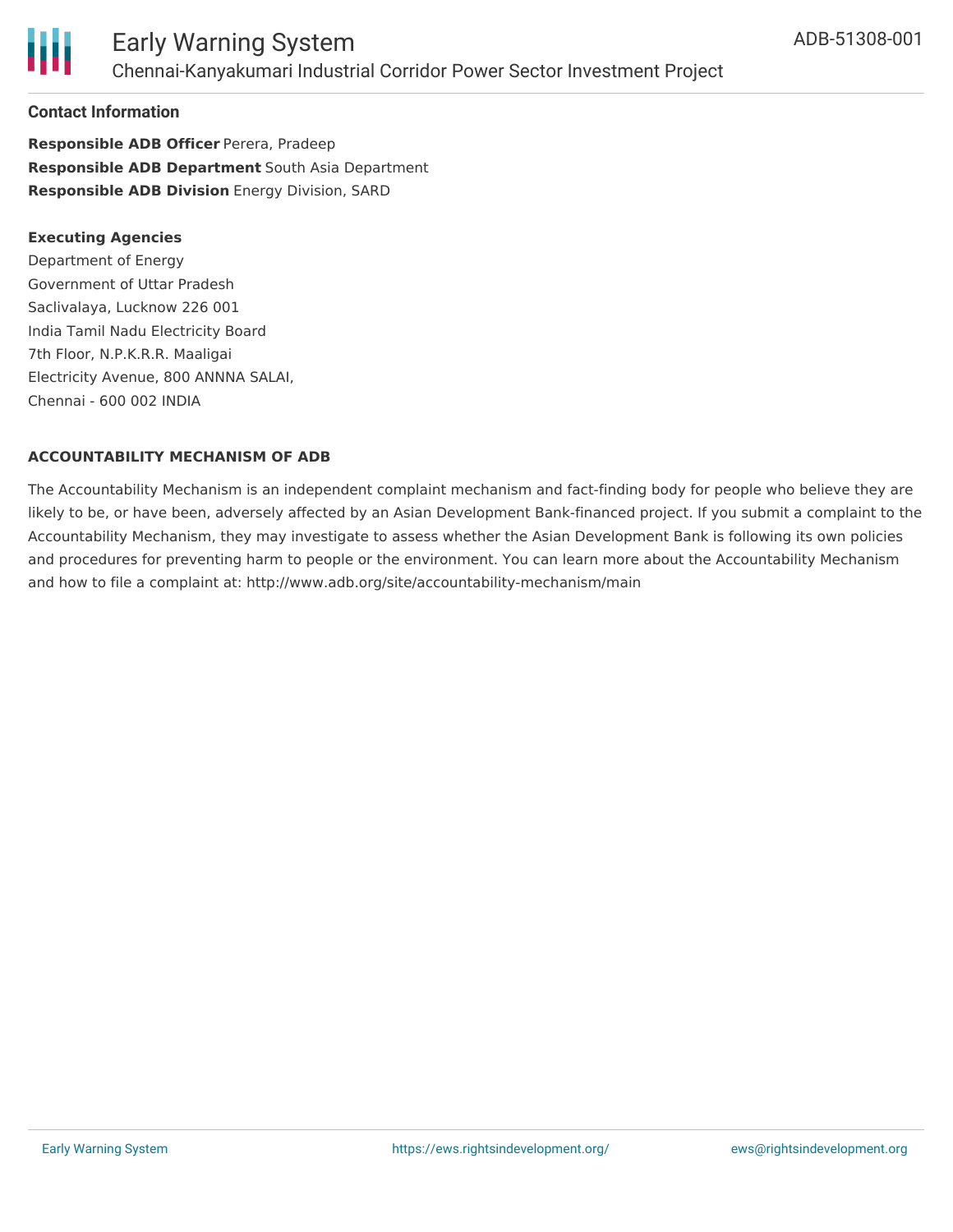

## Early Warning System

Chennai-Kanyakumari Industrial Corridor Power Sector Investment Project

#### **Bank Documents**

• Project [Disclosure](https://ewsdata.rightsindevelopment.org/files/documents/01/ADB-51308-001.pdf) PDF [\[Original](https://www.adb.org/printpdf/projects/51308-001/main) Source]